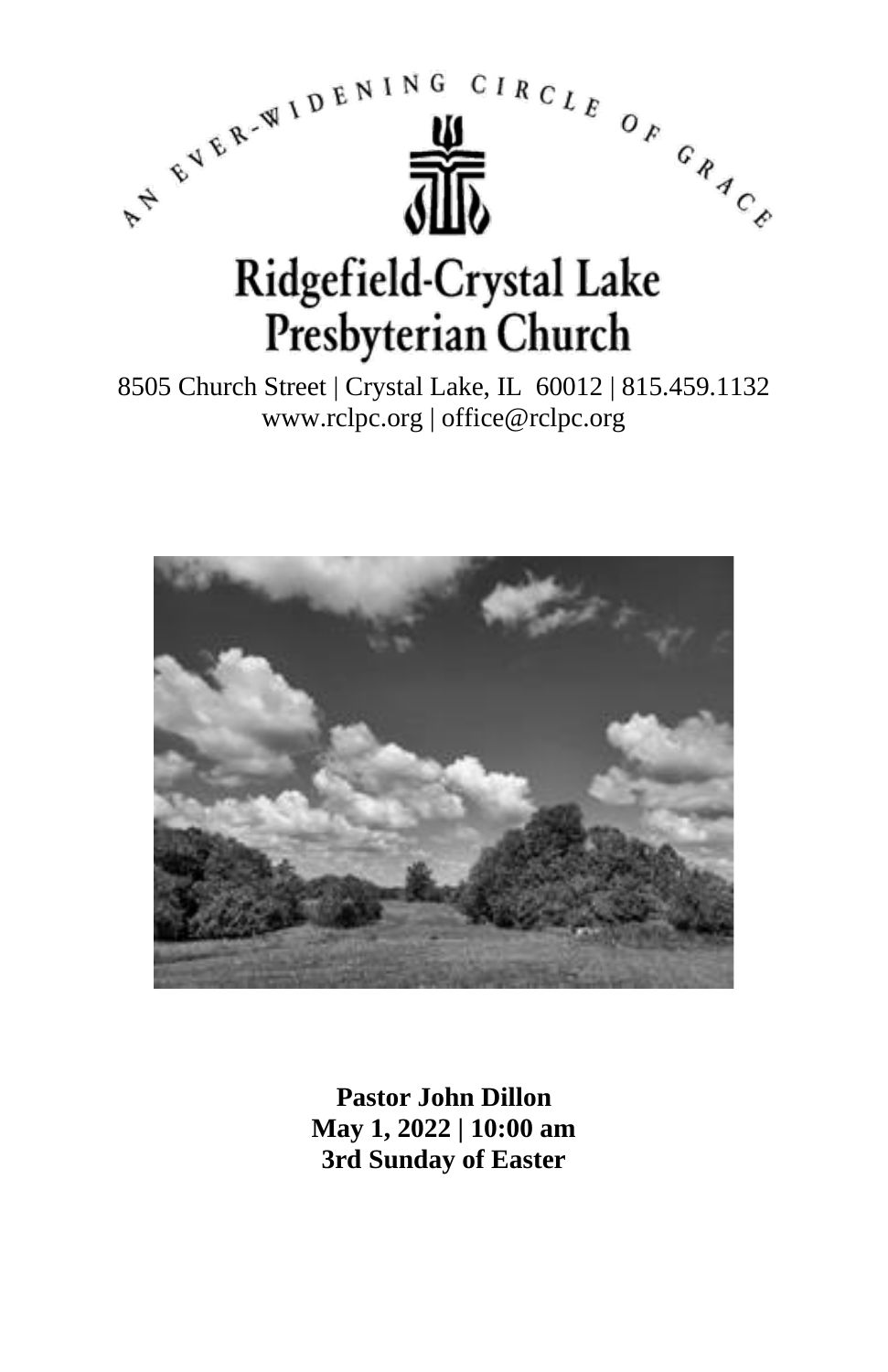# **WE GATHER IN GRACE**

*A "+" indicates all are invited to stand in either body or spirit. Reminders: Our worship service is being livestreamed and is on Zoom.*

WORDS OF WELCOME

EARTH IS YOURS Michael Gungor

#### +CALL TO WORSHIP

- One: In the beginning, God created the heavens and the earth, and the Spirit breathed life into every being.
- **All. God announced that all was very good, abundant and fruitful. Made for our joy and sustenance. Let us praise the Creator of all beauty and life.**

+HYMN 247: NOW THE GREEN BLADE RISES

- +PRAYER OF CONFESSION
	- One: God, Creator of all, we confess that we have sinned.
	- **All: We use the earth, not cherish it. We live selfishly, ignoring the delicate balance of life. We are greedy and do not share the earth's gifts. Forgive us and strengthen our resolve: To never take from creation's beauty more than we can give. To never wantonly destroy for greed. To never take from your bounty more than we truly must.**

| +SUNG RESPONSE: JESUS CHRIST SON OF GOD       | John Bell |
|-----------------------------------------------|-----------|
| Jesus Christ, Son of God, have mercy upon us. |           |
| Jesus Christ, Son of God, have mercy upon us. |           |

+ABSOLUTION AND PASSING OF THE PEACE

Pastor: Forgiveness is God's nature and when we show remorse and change our ways, we and the earth shall be healed. Jesus Christ offers us a Peace beyond our understanding as free as the air we breathe and present with us now. Share that Peace with stranger and friend and the earth itself. Peace be with you.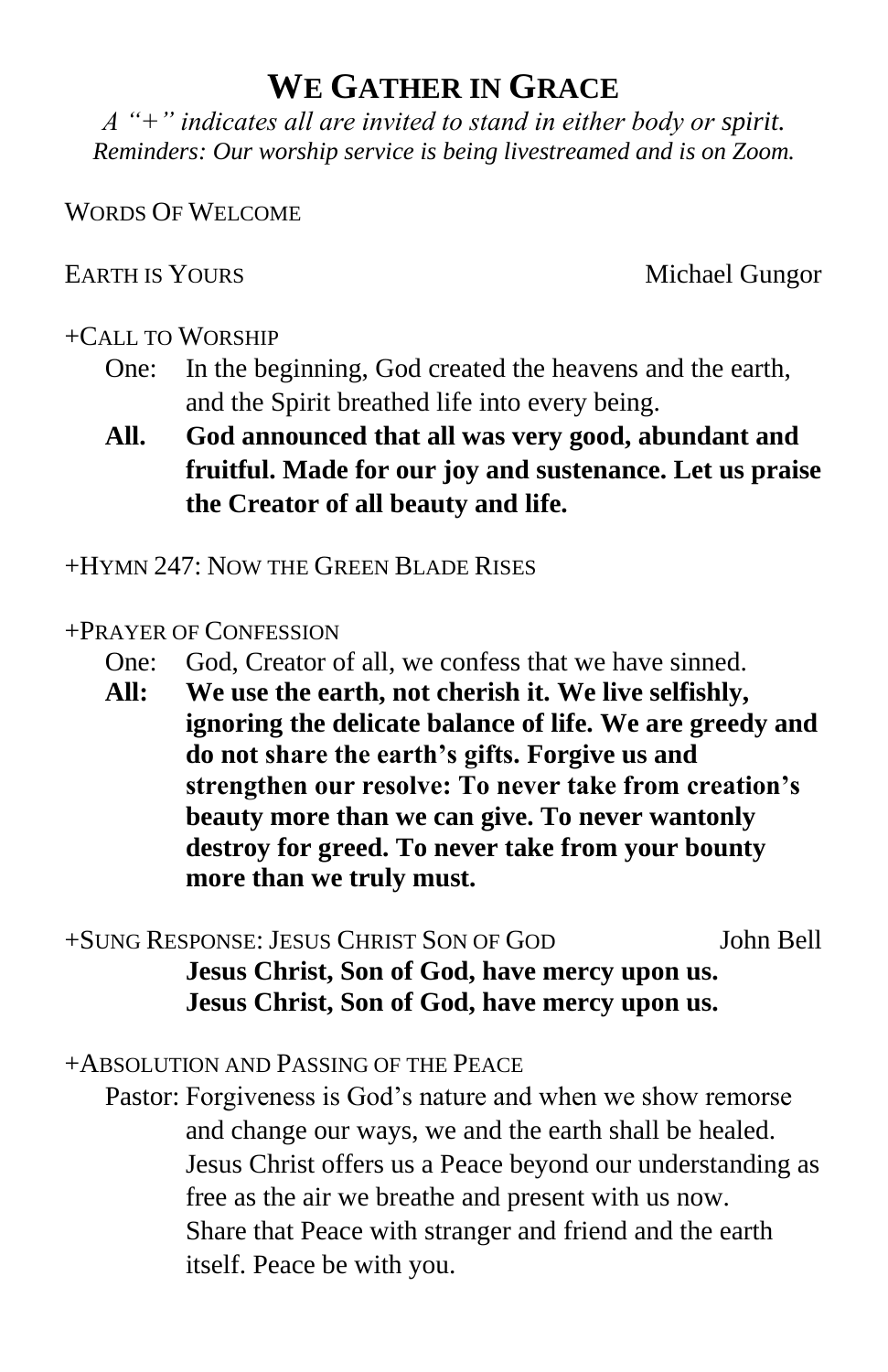+SUNG RESPONSE: WE ARE PRAYING Ben Johnston-Krause We are praying, Lord, we are praying. We are praying, Lord, we are praying. We are men, women, we are children, and Lord, we are praying.

> So let the rains go, let the healing river flow. Let justice roll like waters. Let the days begin, when new life enters in, and let your Kingdom come.

# **WE GROW IN GRACE**

WEE WORSHIP

SCRIPTURE READING: Acts 9:1-19a

+GOD OF WONDERS Paul Tate

OFFERING: AMAZING GRACE, MY CHAINS ARE BROKEN Chris Tomlin

+DOXOLOGY Crowder Praise God, from whom all blessings flow; Praise Christ, all people here below; Praise Holy Spirit evermore; Praise Triune God, whom we adore. Amen. Amen. Amen. Amen.

#### INVITATION TO THE TABLE

#### WORDS OF INSTITUTION AND THE LORD'S PRAYER

**Our Father, who art in heaven, hallowed be thy name. Thy kingdom come, thy will be done, on earth as it is in heaven. Give us this day our daily bread; and forgive us our debts, as we forgive our debtors; and lead us not into temptation, but deliver us from evil. For thine is the kingdom, and the power, and the glory, forever. Amen.**

MESSAGE *"New Sight"* Rev. Brian Sauder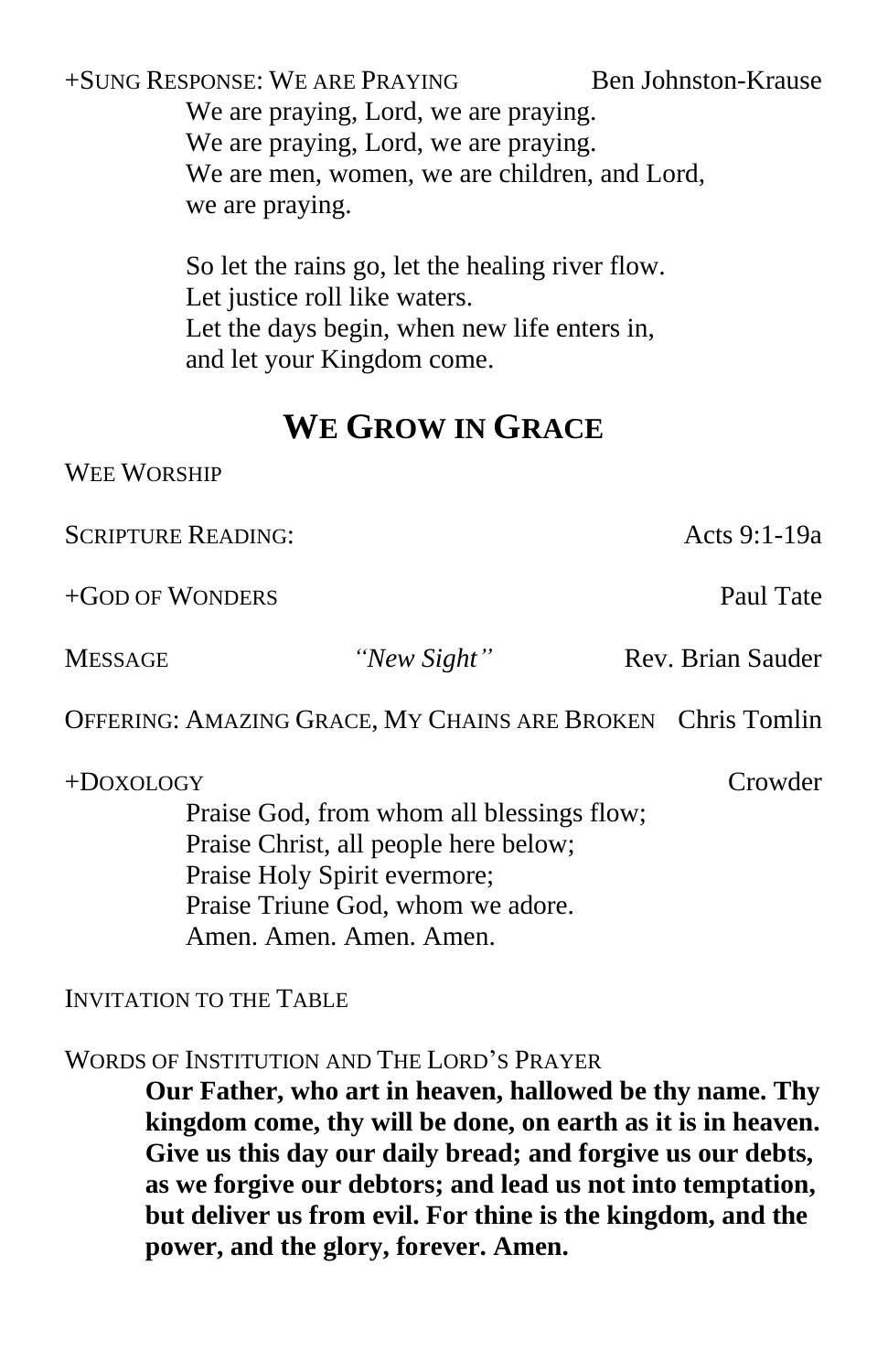**COMMUNION** 

#### +PRAYER AFTER COMMUNION

Pastor: Through this bread and wine God gifts us renewed life.

**All: Lord, we thank you for your Living Spirit which brooded over the waters of chaos and brought order. The same Living Spirit which is with us every day gently but powerfully at work within, and around us. Amen.**

# **WE GO IN GRACE**

+SENDING

+JUSTICE & MERCY Matt Redman

#### ABOUT OUR GUEST PREACHER:

*The Rev. Brian Sauder is the President and Executive Director of Faith in Place which is an organization of People of Faith and Justice Protecting Our Earth. To learn more: faithinplace.org*

*We gather in grace, we grow in grace, we go in grace… The journey continues in an ever-widening circle of grace.*

──────

MUSIC LEADERS: ANTHONY JAY HOUSTON AND SCOTT IDDINGS ACCOMPANISTS: ANN LEGG AND MIKE GRISWOLD TECHNICAL DIRECTOR: STEVE CONNELL



*Visit Our Welcome Page… [rclpc.org/welcomeToRCLPC.html](http://rclpc.org/welcomeToRCLPC.html)*

GLORY TO GOD HYMNAL USED UNLESS OTHERWISE NOTED ©CCLI LICENSE #1857579 | USED BY PERMISSION. ©OneLicense.Net License #A-708421 | Used by permission. ©Christian Copyright Solutions (CCS) License #13561 | Used by permission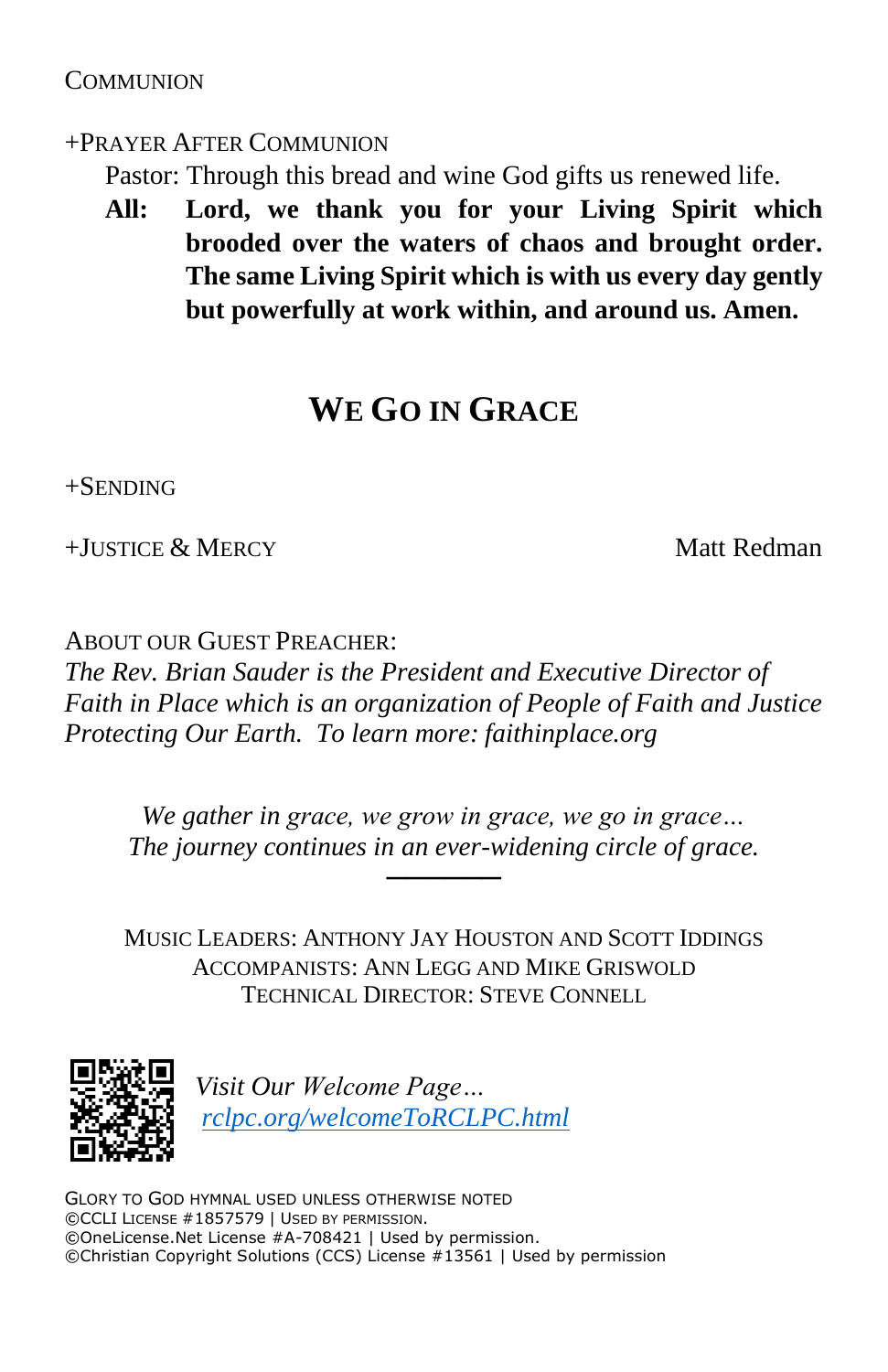### Earth is Yours Michael Gungor

Your voice, it thunders, the oaks start twisting. The forest sounds with cedars breaking. The waters see You and stop arriving. From the depths a song is rising. Now, it's rising from the ground.

Holy, holy, holy, holy Lord, the earth is Yours and singing. Holy, holy, holy, holy, Lord, the earth is Yours, the earth is Yours.

Your voice, it thunders, the ground is shaking. The mighty mountains now are trembling. Creation sees You and starts composing. The fields and trees, they start rejoicing.

Now, it's rising from the ground. Now, it's rising from the ground. Hear us crying out. Hear us crying out.

Holy, holy, holy, holy Lord, the earth is Yours and singing.

Holy, holy, holy, holy, Lord, the earth is Yours, the earth is Yours, the earth is Yours.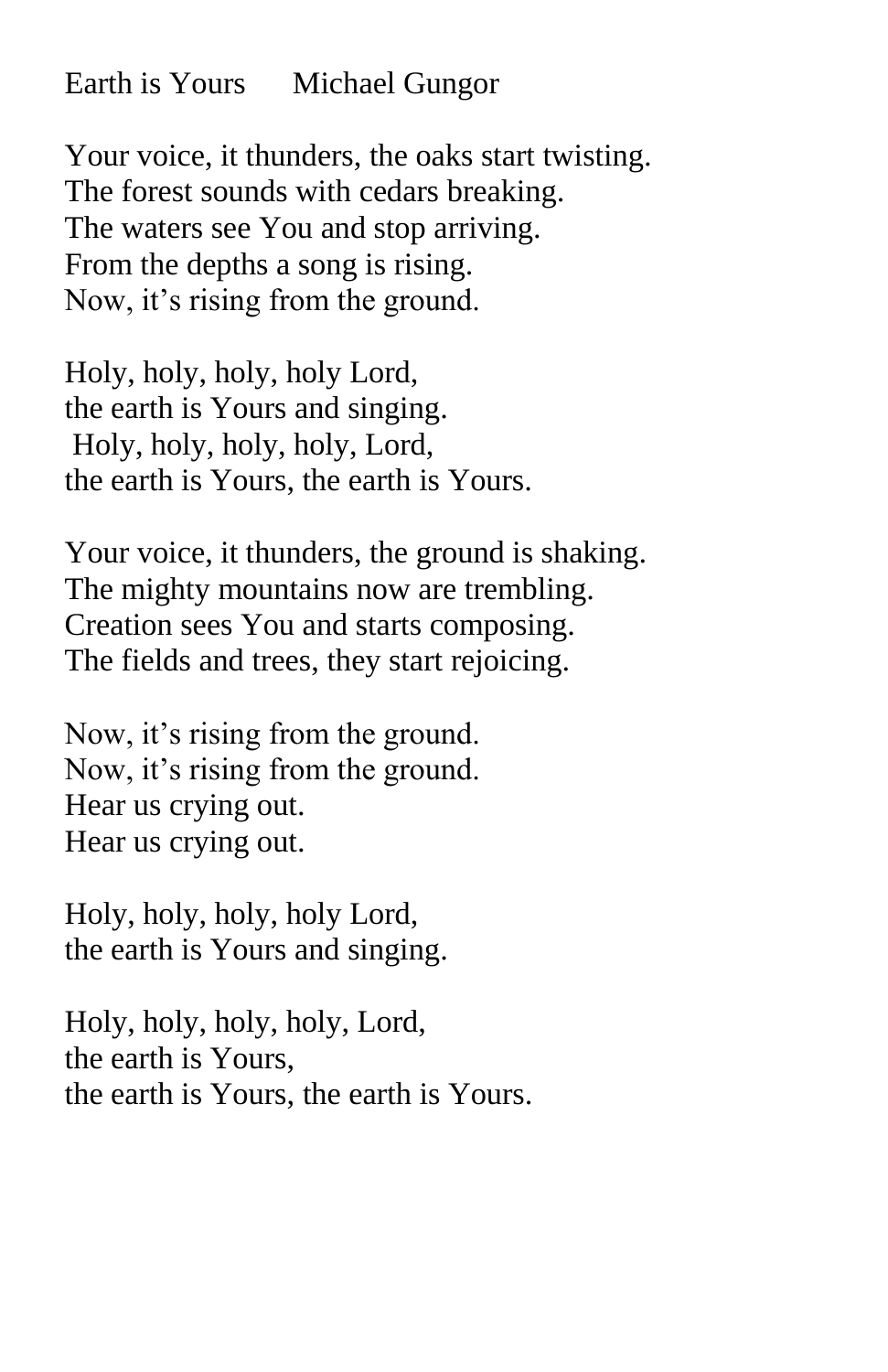God of Wonders Paul Tate

Lord of all creation, of water, earth, and sky the heavens are Your tabernacle. Glory to the Lord on high!

God of wonders beyond our galaxy, You are holy, holy. The universe declares Your majesty; You are holy, holy.

Lord of heaven and earth; Lord of heaven and earth.

Early in the morning, I will celebrate the light. And when I stumble in the darkness, I will call Your name by night.

God of wonders beyond our galaxy, You are holy, holy. The universe declares Your majesty; You are holy, holy.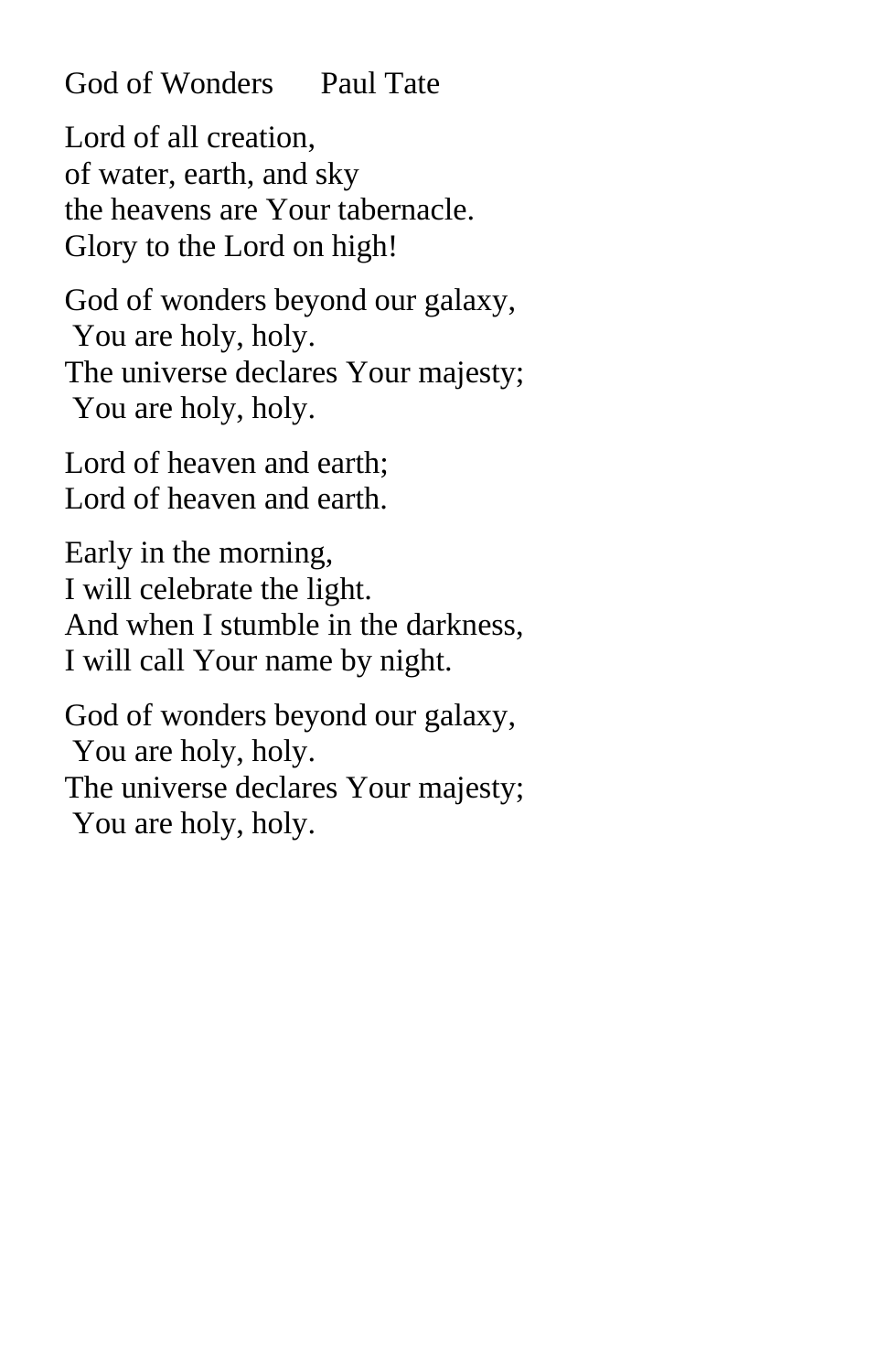Justice and Mercy Matt Redman

Refrain: You've put a new song in my mouth. It is a hymn of praise to You. Justice and mercy are its theme And I will live it back to You.

The kind of fast You've chosen, Lord, It must reach out To broken lives and to the poor. So, change me, Lord.

I know You are the orphan's hope. I know You are the widow's song. O Lord, You're showing me what's on Your heart.

Refrain

Lord, I won't bring an empty song. It's meaningless Without compassion in my life and holiness.

You're Parent where no parent lives And to the lonely You're a Friend. O Lord, you're showing me what's on Your heart.

Refrain